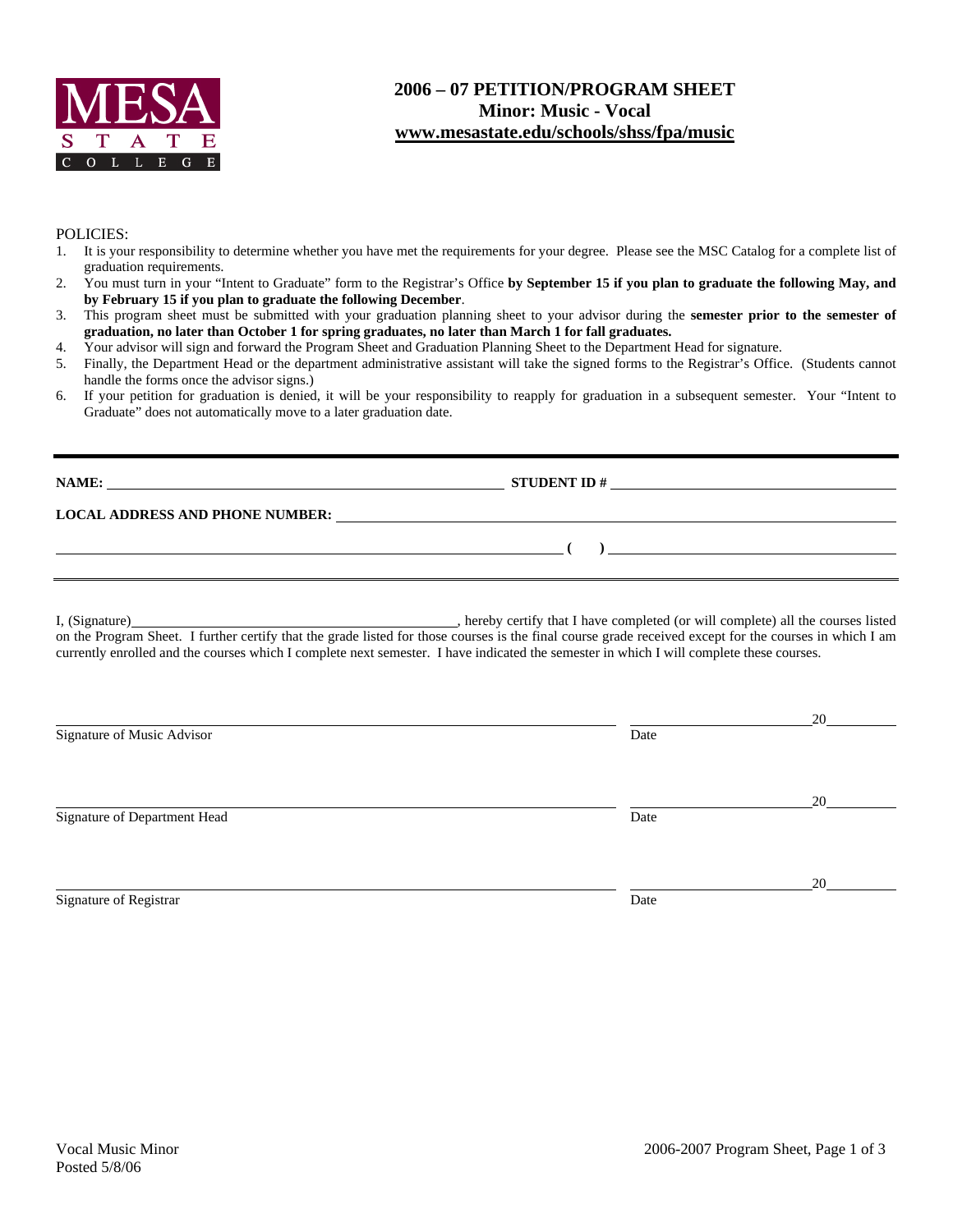- 1. At least 33 percent of the credit hours required for the minor must be in courses numbered 300 or above.
- 2. A GPA of 2.00 or higher in the minor is required.
- 3. The number of minors a student may receive at Mesa State College shall not exceed two.

## **REQUIRED COURSES (21 semester hours minimum)**

**Choose one track:** 

## **Track A: Regular Vocal Music Minor:**

MUSA 113 Fundamentals of Theory (3) MUSA 116 Ear Training and Sightsinging I (1) MUSA 130 Class Piano I (2) MUSL 137 Applied Voice Lessons (taken twice, 1 semester hour per semester  $= 2$  semester hours) MUSL 237 Applied Voice Lessons (taken twice, 1 semester hour per semester =2 semester hours) MUSP Vocal Ensemble (6 semester hours, 2 each at 100, 200, and 300 levels) MUSA 337 Diction for Singers (2) One course selected from: MUSA 318 Vocal Literature (3) **or** MUSA 319 Choral Literature (3) **or** MUSA 410 Vocal Pedagogy (3)

# **Track B: For Music Theatre Concentration Students:**

MUSA 115 Theory II – Diatonic Concepts (3) MUSA 117 Ear Training and Sightsinging II (1) MUSA 230 Class Piano III (2) MUSL 337 Applied Voice Lessons (taken twice, 1 semester hour per semester =2 semester hours) MUSL 437 Applied Voice Lessons (taken twice, 1 semester hour per semester =2 semester hours) MUSP Vocal Ensemble (4 semester hours, 2 semester hours must be at 400 level) MUSA 410 Vocal Pedagogy (3) MUSP 420 Senior Recital (1) One course selected from: MUSA 318 Vocal Literature (3) **or** MUSA 319 Choral Literature (3) **or** MUSA 337 Diction for Singers (3)